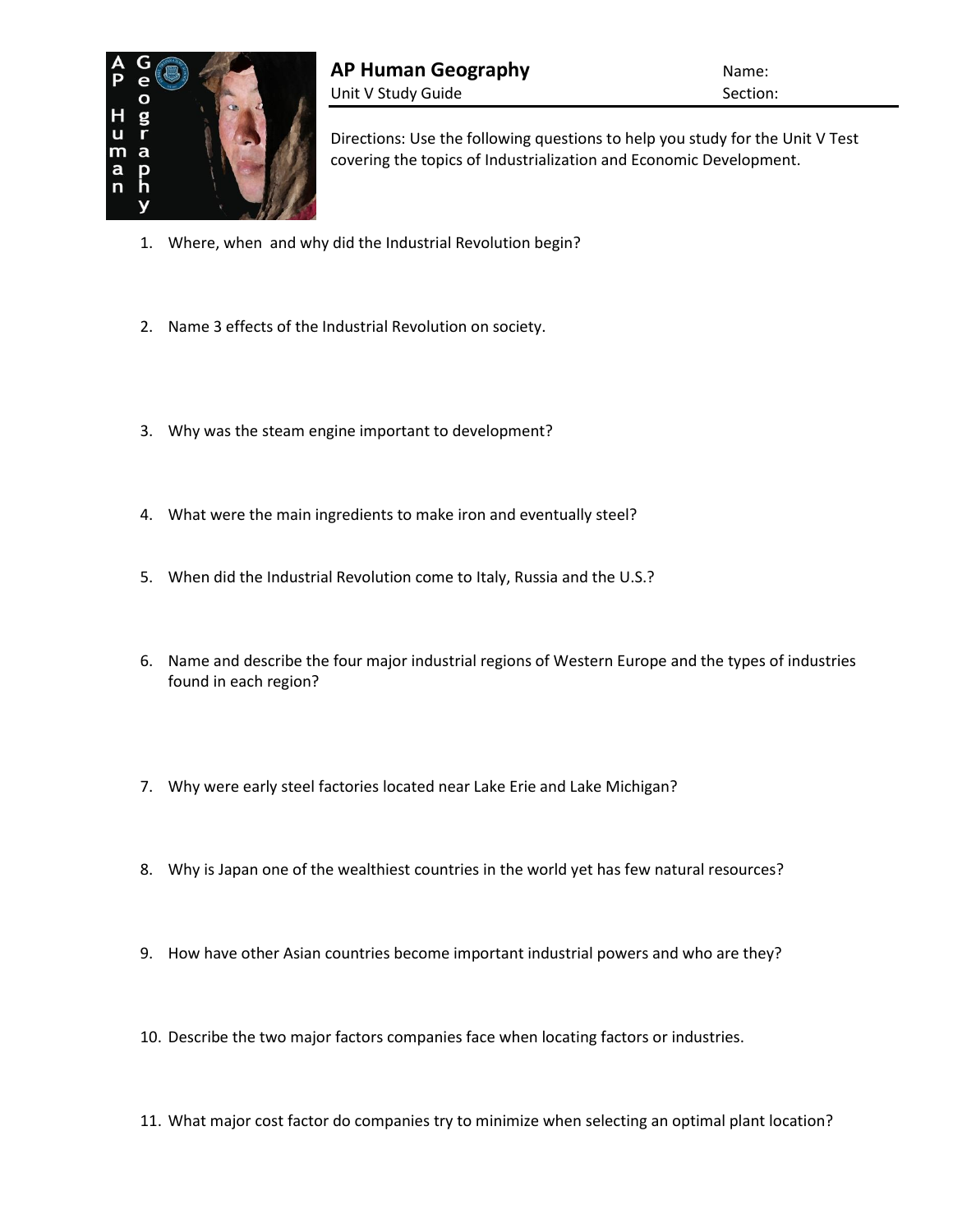- 12. What is a "bulk-reducing industry"? (give 3 examples)
- 13. What is a "bulk-gaining industry"? (give 3 examples)
- 14. What are "single-market" manufacturers? (give 2 examples)
- 15. What are 3 examples of "perishable products" that locate close to markets?
- 16. Give one advantage and one disadvantage of each of the five methods of transportation.
- 17. What are "break-of-bulk points and why are they so important? (Give 2 examples)?
- 18. What is a "labor-intensive" industry? (give 2 examples)?
- 19. What is the "Fordist"approach to labor?
- 20. What are "footloose industries"? (give 2 examples)
- 21. What are "trading blocs' and give three examples?
- 22. How have "Transnational Corporations" affected the location of industries?
- 23. Name two problems LDCs face in reference to industrialization.
- 24. What is the "new international division of labor"?
- 25. What are maquiladoras?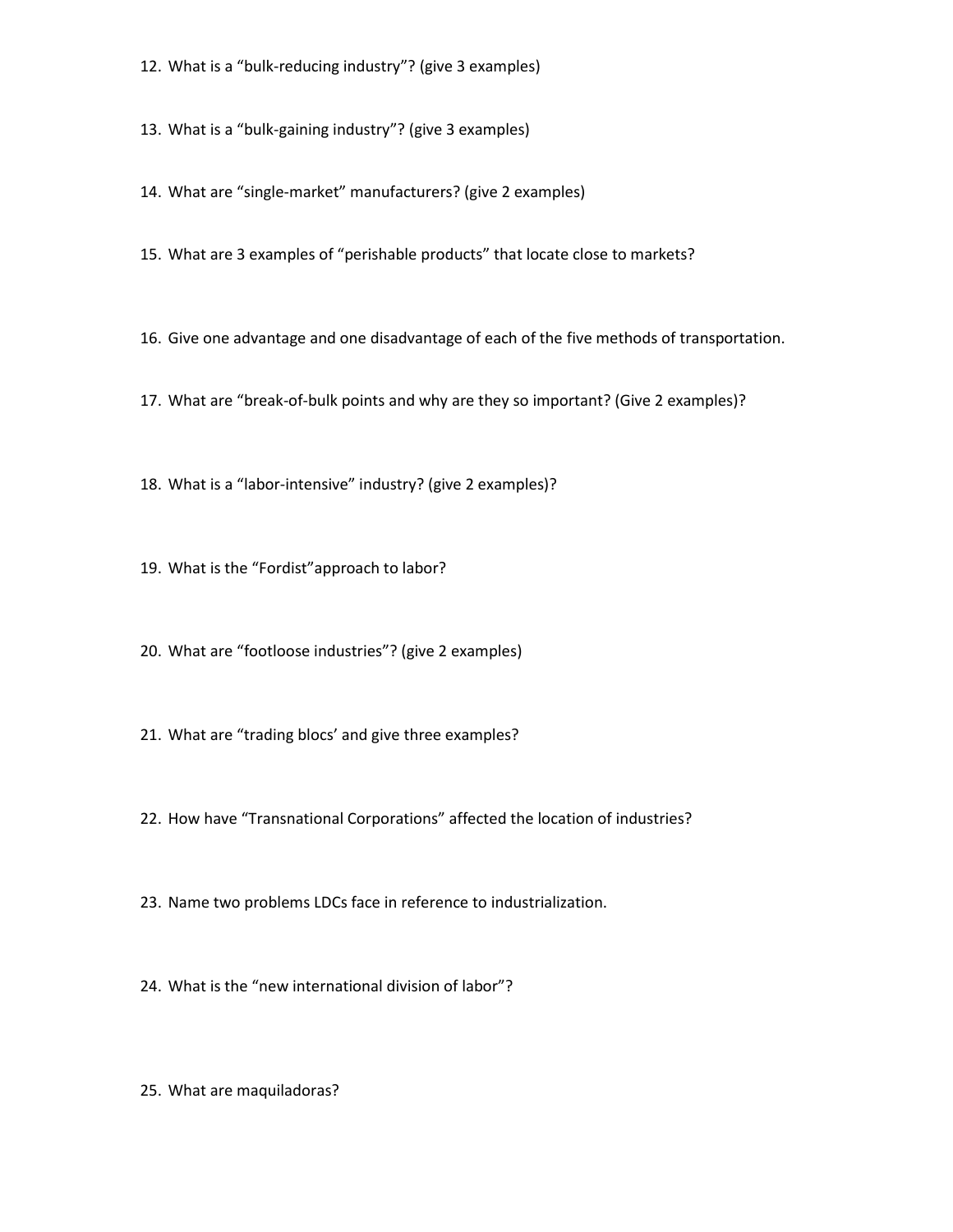- 26. What 3 factors does the HDI look at when determining the development of a country?
- 27. On what continents do countries with high HDI exist?
- 28. On what continents do countries with low HDI exist?
- 29. Name 3 'Social Indicators of Development" and why are they so important to a country's development?
- 30. Compare life expectancy in MDCs vs. LDCs.
- 31. Name 2 Economic and 2 Political Indicators of Women's Empowerment.
- 32. Name and explain each stage of W. W. Rostow's 5 stages of economic development.
- 33. Explain the three spheres of Wallerstein's World Systems Theory and how they interact with each other.
- 34. What are the similarities and differences between the World Systems theory and the Five Stages of Development theory?
- 35. What 2 factors does Rostow's model base their optimistic views on when claiming that LDCs can be successful?
- 36. What is the "north-south split" in terms of development?
- 37. What are the physical factors that impact development?